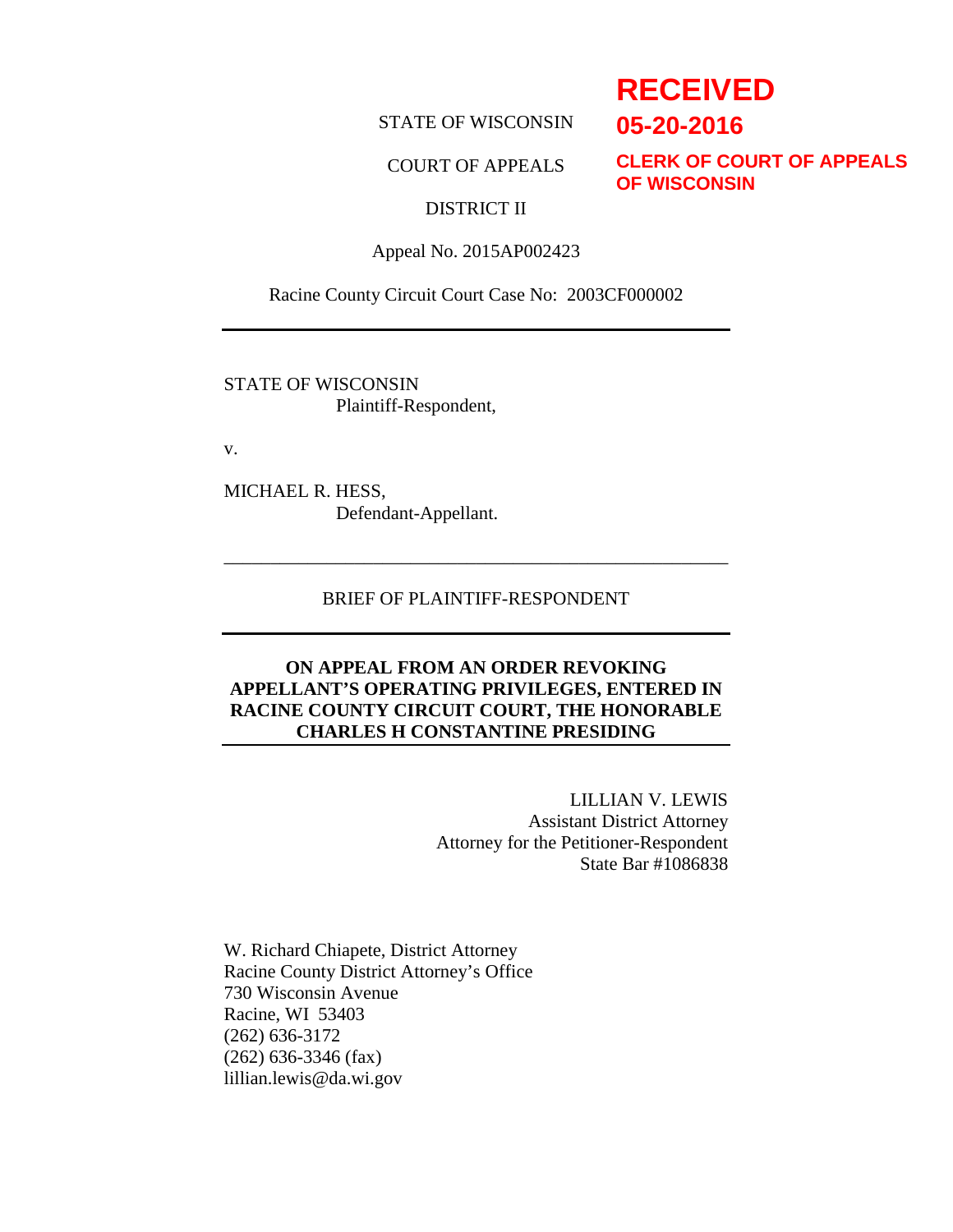## TABLE OF CONTENTS

| STATEMENT ON ORAL ARGUMENT AND PUBLICATION                                        |
|-----------------------------------------------------------------------------------|
| SUPPLEMENTAL STATEMENT OF THE CASE AND                                            |
|                                                                                   |
| THERE IS AN ABSENCE OF NEWLY DISCOVERED<br>EVIDENCE, THEREFORE, THERE IS NO LEGAL |
| THE DEFENDANT WAS PFOVIDED SUFFICIENT<br>NOTICE OF THE INTENT TO REVOKE HIS       |
|                                                                                   |
|                                                                                   |
|                                                                                   |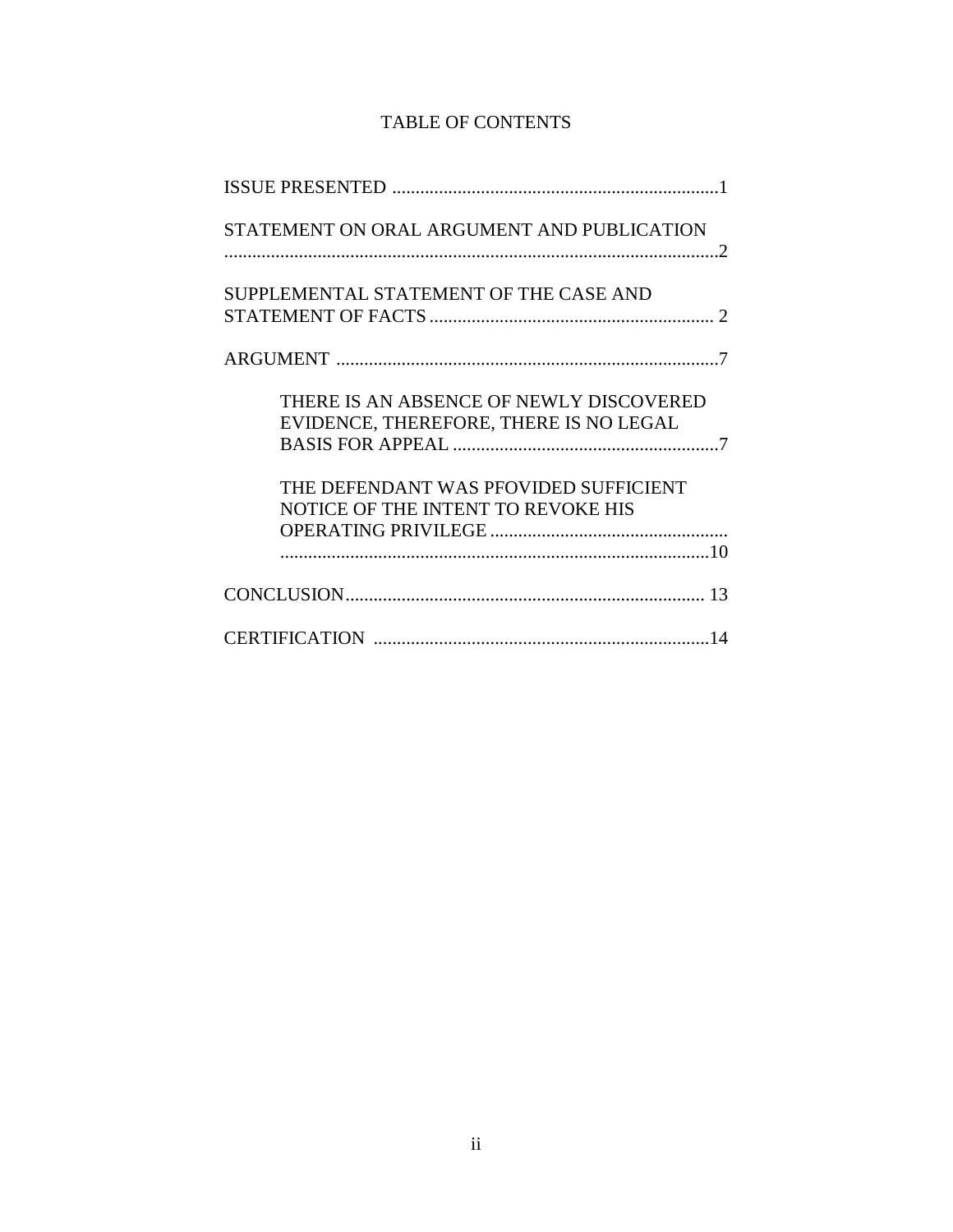## **TABLE OF AUTHORITIES**

## CASES CITED

| Danielson v. Brody Seating Co., 71 Wis.2d 424, 429, 238 N.W.2d    |
|-------------------------------------------------------------------|
| .12                                                               |
| State v. Boyce, 75 Wis.2d 452, 457, 249 N.W.2d 758 (1977)  7      |
| State v. Krieger, 163 Wis.2d 241, 255, 471 N.W.2d 599             |
|                                                                   |
| State v. Love, 2005 WI 116, ¶44, 284 Wis.2d 111, 700 N.W.2d 62.   |
|                                                                   |
| State v. McCallum, 208 Wis.2d 463, 474, 561 N.W.2d 707 (1997)     |
|                                                                   |
| <i>State v. Moline</i> , 170 Wis.2d 531, 489 N.W.2d 667 (1992) 11 |
| State v. Nordness, 128 Wis.2d 15, 34, 381 N.W.2d 300, 308         |
|                                                                   |
| State v. Polinski, 96 Wis.2d 43, 291 N.W.2d 465 (1980)12          |

## STATUTES CITED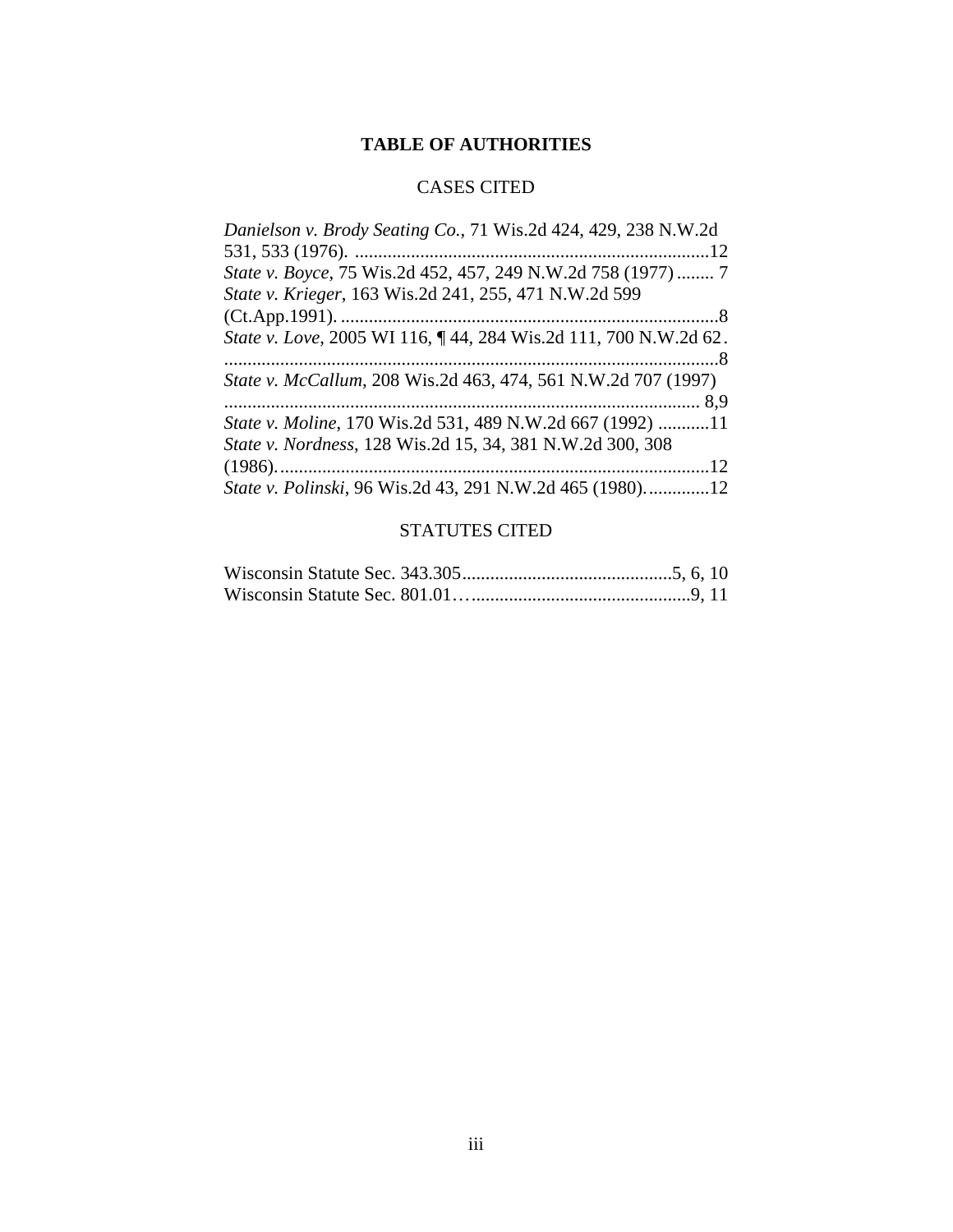#### STATE OF WISCONSIN

#### COURT OF APPEALS

### DISTRICT II

#### Appeal No. 2015AP002423

Racine County Circuit Court Case No: 2013CF000002

STATE OF WISCONSIN Plaintiff-Respondent,

v.

MICHAEL R. HESS, Defendant-Appellant.

## **APPEAL FROM AN ORDER REVOKING DEFENDANT-RESPONDENT'S OPERATING PRIVILEGES, ENTERED IN RACINE COUNTY CIRCUIT COURT, THE HONORABLE CHARLES H CONSTANTINE PRESIDING**

#### **BRIEF OF PLAINTIFF-RESPONDENT**

#### **ISSUES PRESENTED**

Is a copy of a citation that has been in existence for more than 11 years sufficient to form newly discovered evidence entitling the defendant to an appeal of a default judgment revoking his operating privileges on January 1, 2003?

The trial court answered no. (See RAP pg. 1)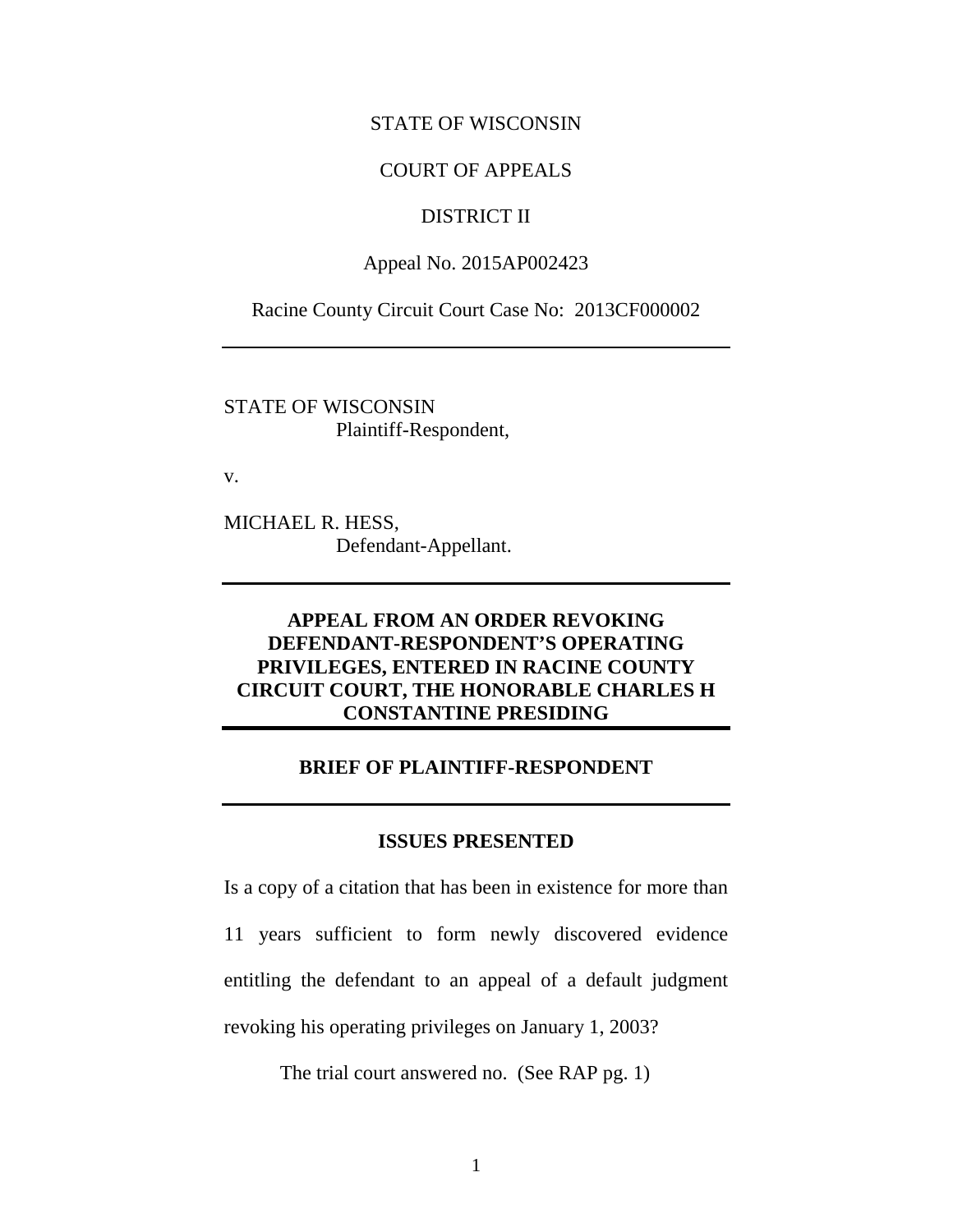Did the mailing of a notice of intent to revoke operator's driving privilege provide sufficient procedural notice to an accused?

The trial court did not reach this answer because it found that the Defendant was delinquent in requesting relief.

# **STATEMENT ON ORAL ARGUMENT AND PUBLICATION**

The State requests neither oral argument nor publication. This court may resolve this case by applying well-established legal principles to the facts presented.

## **SUPPLEMENTAL STATEMENT OF THE CASE AND STATEMENT OF FACTS**

Officer Fisher of the City of Burlington Police Department responded to a call for service on January 1, 2003, at approximately 8:33 p.m., at 716 Milwaukee Avenue, in the City of Burlington, County of Racine, State of Wisconsin, for a report stating that Michael Hess, the defendant, was at that residence and was trying to get in. Officer Fisher arrived at the scene and observed S.S., who was standing off to the side of the driveway, and the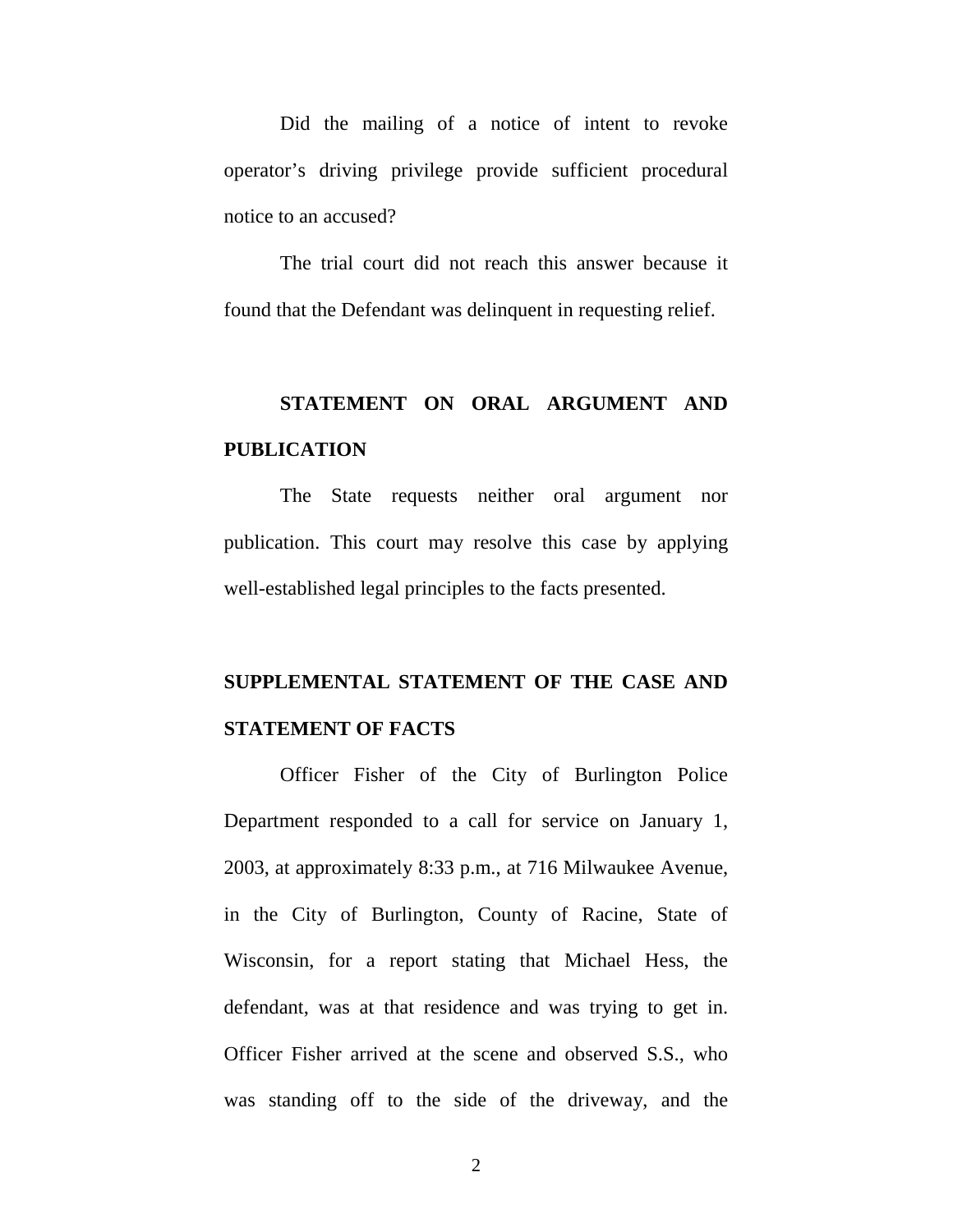defendant exiting a porch area located in front of the residence with blood dripping from his hand. At this time, the defendant stated that he had broken the front door window and was not going to cause officers any problems and he was taken into custody. (See accompanying Appendix, pages 7- 11)

Officer Fisher then spoke with J.S. and B.C., who indicated that they had been in the inside the residence at 716 Milwaukee Avenue, when the defendant came over to the residence and tried to get into the side door of the residence. They stated that when the defendant was unable to get into the side door he walked over to the front door where he punched his hand through the window, which prompted J.S.'s call to the police. J.S. further stated that she did not consent to the defendant damaging her window.

Officers then spoke to S.S., who indicated that the defendant had driven to the location at 716 Milwaukee Avenue and that S.S. had accompanied the defendant as a passenger. S.S further stated that Hess was intoxicated, and had told S.S he was taking S.S's vehicle whether S.S wanted him to or not, so S.S accompanied the defendant as a passenger.

3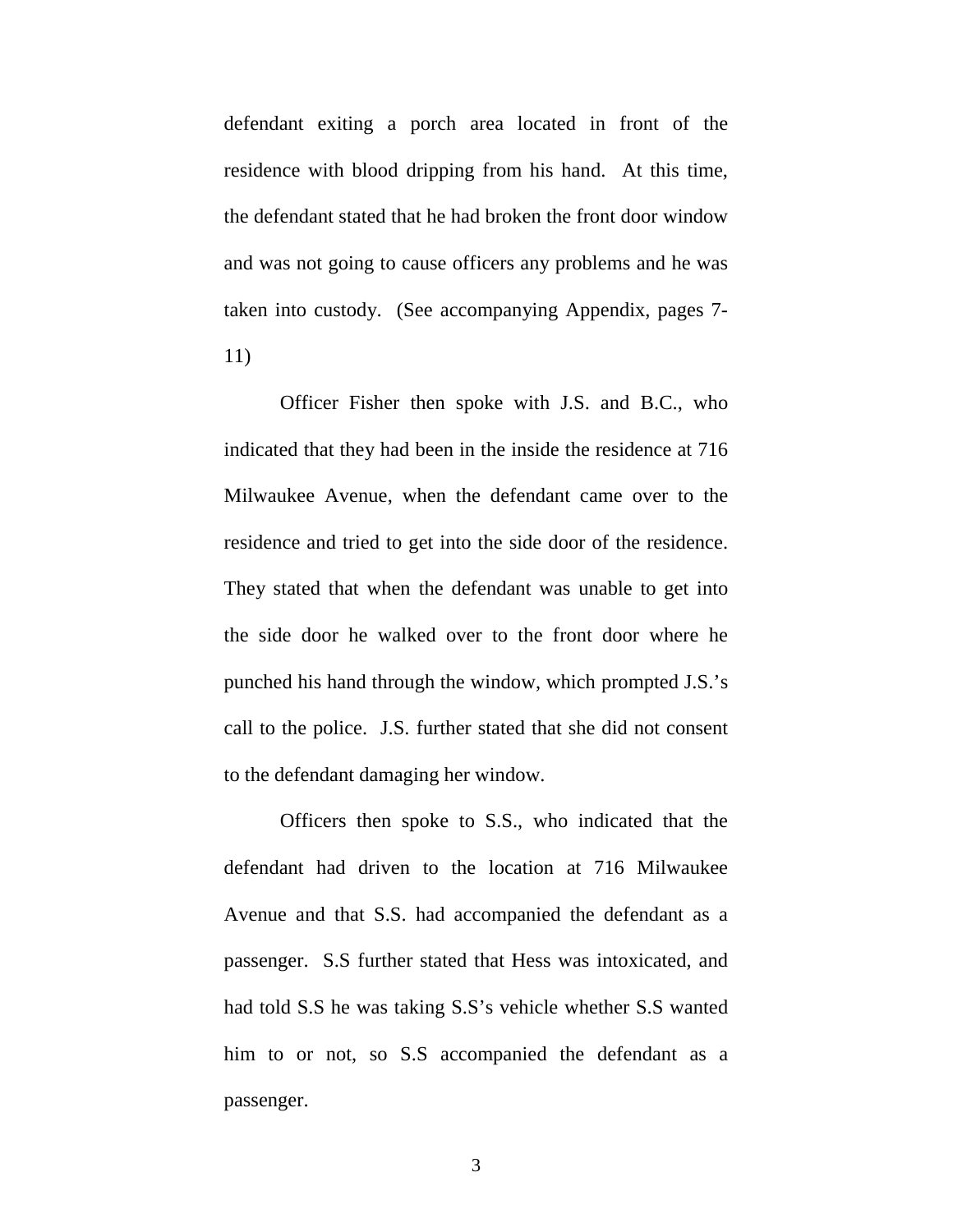Sgt. Thurin located on the defendant a set of keys that fit the vehicle that was in the driveway of the residence. Officer Fisher noticed an odor of intoxicants on the defendant's breath, his eyes were red in color, and his speech was slurred. Officer Fisher asked the defendant to take field sobriety tests. The defendant agreed to submit to field sobriety tests, and failing the One Leg Stand, the HGN, and the Heel to Toe test. The defendant was also asked to submit to a blood test and having been read the "Informing the Accused" form, the defendant refused to consent to the test of his blood. The defendant was then told that he would be transported to the Burlington Memorial Hospital for a forced blood draw and the defendant submitted to the blood draw without any problems. The defendant then requested that the officers perform a second test on him and the defendant consented to a test on his breath at approximately 10:30 p.m., on January 1, 2003, which showed a prohibited alcohol concentration .24.

 Records of the State of Wisconsin Department of Transportation revealed that the defendant's driving privileges were revoked on January 1, 2003, and the records of the State of Wisconsin Department of Transportation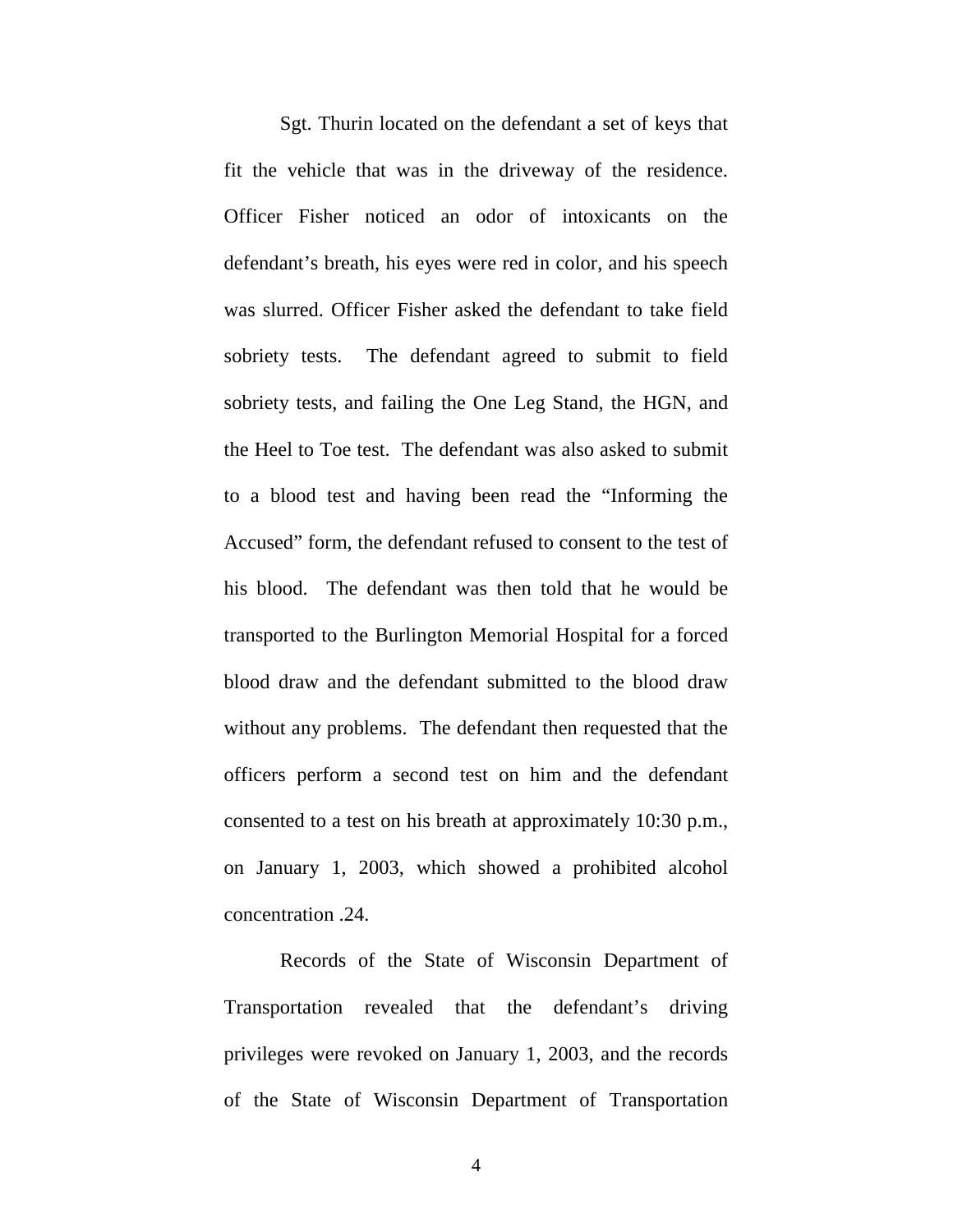revealed that the defendant has prior convictions for operating while intoxicated on September 27, 1995, in Kenosha County, May 3, 2000, in Kenosha County, June 4, 2002, in Illinois, and January 23, 2002, a conviction for implied consent violation in Illinois.

At the time of the incident, officers issued citation #C509994-2, a felony operating motor vehicle while intoxicated citation. Court records show that the officer read the Defendant the "informing the accused" documents and on January 1, 2003, the State provided a criminal complaint outlining the penalties associated with each count. Further, records indicate that on January 9, 2003, a notice of intent to revoke operator's license was filed with the court and mailed to the Defendant's last known mailing address in accordance with Wis. Stat. § 343.305. The first citation was based upon the facts above, encompassing the officer's knowledge of the defendant's alcohol level from the breath test (which was immediately available) as well as the alleged facts outlining the defendant's driving.

Following the initial charges against the Defendant, blood test results came back from the laboratory. The Defendant's blood revealed a .29 blood alcohol content,

5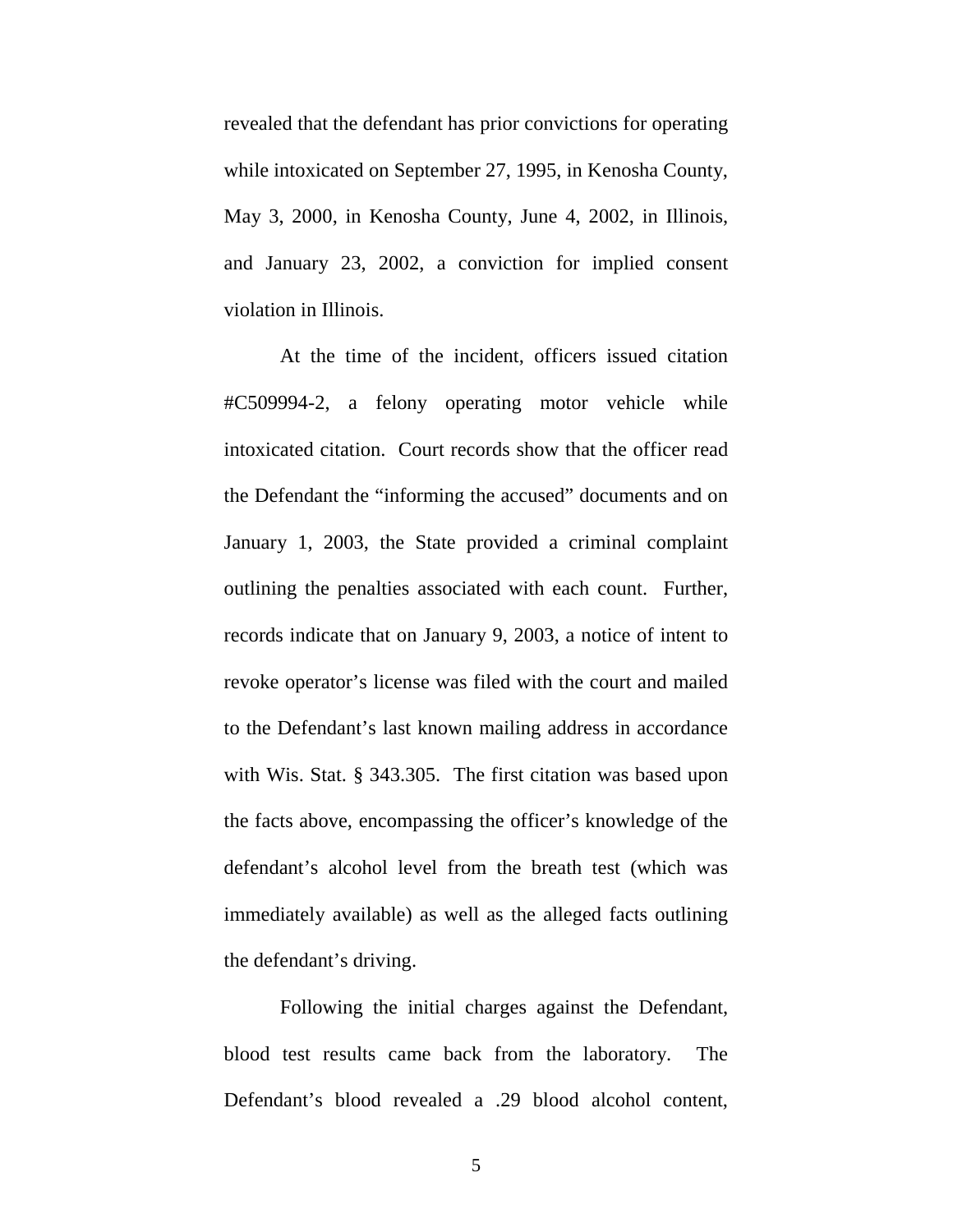above the legal limit of .08. On January 17, 2003, following the Defendant's refusal for the blood draw and the receipt of the results, Officer Fischer issued citation #D339451-0 for operating a motor vehicle with a prohibited alcohol content as well as a notice of intent to revoke operator's privilege to the Defendant. The address on the first citation bears the same address as the second citation and is the same address the defendant provided to the court by the defendant, listed as follows:

#### MICHAEL R HESS, DOB 6/29/23

#### 250 S EDWARDS BLVD 86

#### LAKE GENEVA WI 53147

Following the mailing of the second citation and notice of intent to revoke, on January 31, 2003, the court entered default judgment against the defendant based upon his refusal, citing citation C509994-2 and Wis. Stat. § 343.305(9)(a) with a start date of January 31, 2003, 3 years in length.

On August 6, 2014, or 11 years, 6 months, 6 days after the entry of the revocation order, the defendant filed a motion to vacate the 2003 revocation order. The defendant argues he has obtained newly discovered evidence in the form of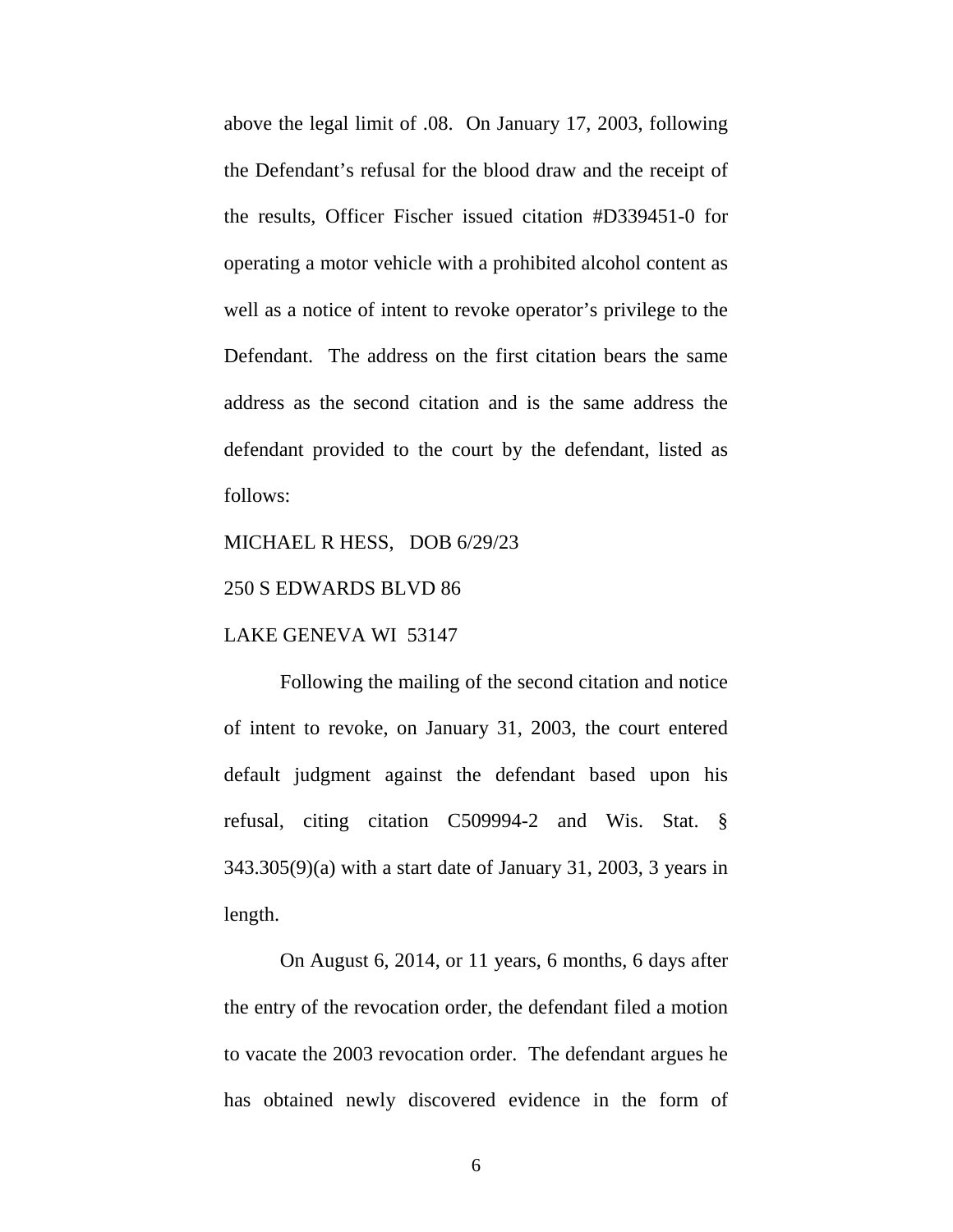Officer Fischer's handwritten notes accompanying the second citation indicating that a notice of intent to revoke was mailed to the defendant after the first operating while intoxicated citation was issued. The defendant also points out that the underlying felony case of operating while intoxicated was ultimately dismissed by the State.

The defendant argues that the court lacks personal jurisdiction because the State failed to effectuate personal service of the notice of intent to revoke operator's privilege thereby rendering the court's order void.

### **ARGUMENT**

# **THERE IS AN ABSENCE OF NEWLY DISCOVERED EVIDENCE, THEREFORE, THERE IS NO LEGAL**

#### **BASIS FOR APPEAL**

The defendant requests an appeal through his contention that his discovery of Officer Fischer's handwritten notes on the second citation constitutes newly-discovered evidence. The decision to grant or deny a motion for a new trial based on newly-discovered evidence is committed to the circuit court's discretion. *State v. Boyce*, 75 Wis.2d 452, 457, 249 N.W.2d 758 (1977). A circuit court erroneously exercises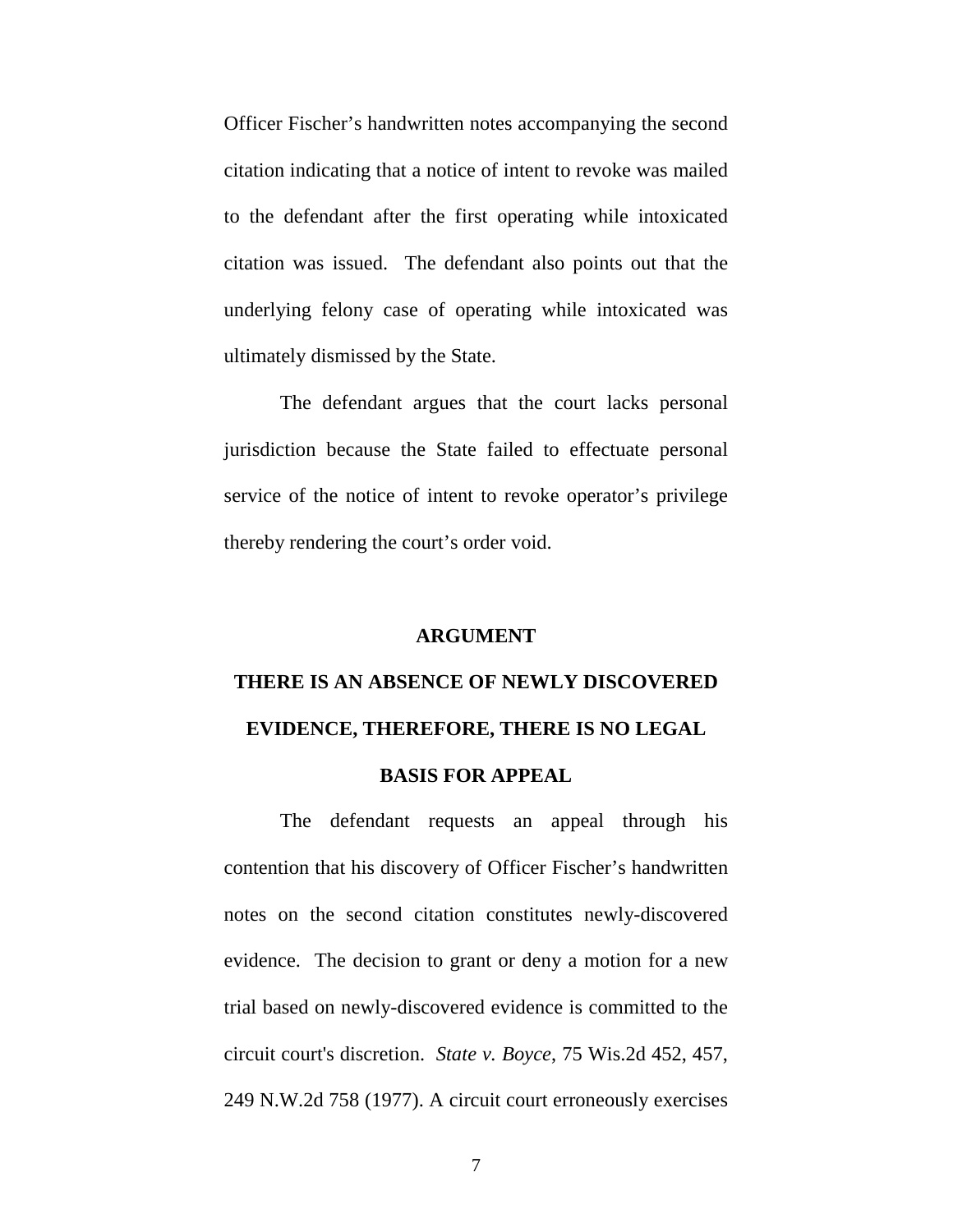its discretion when it applies an incorrect legal standard to newly-discovered evidence. *State v. McCallum*, 208 Wis.2d 463, 474, 561 N.W.2d 707 (1997). In order to set aside a judgment of conviction based on newly-discovered evidence, the newly-discovered evidence must be sufficient to establish that a defendant's conviction was a "manifest injustice." *State v. Krieger*, 163 Wis.2d 241, 255, 471 N.W.2d 599 (Ct.App.1991). When moving for a new trial based on the allegation of newly-discovered evidence, a defendant must prove: "(1) the evidence was discovered after conviction; (2) the defendant was not negligent in seeking the evidence; (3) the evidence is material to an issue in the case; and (4) the evidence is not merely cumulative." *McCallum*, 208 Wis.2d at 473, 561 N.W.2d 707. If the defendant is able to prove all four of these criteria, then it must be determined whether a reasonable probability exists that had the jury heard the newly-discovered evidence, it would have had a reasonable doubt as to the defendant's guilt. *Id.* 678 ¶ 33 "A reasonable probability of a different outcome exists if 'there is a reasonable probability that a jury, looking at both the [old evidence] and the [new evidence], would have a reasonable doubt as to the defendant's guilt.' " *State v. Love*, 2005 WI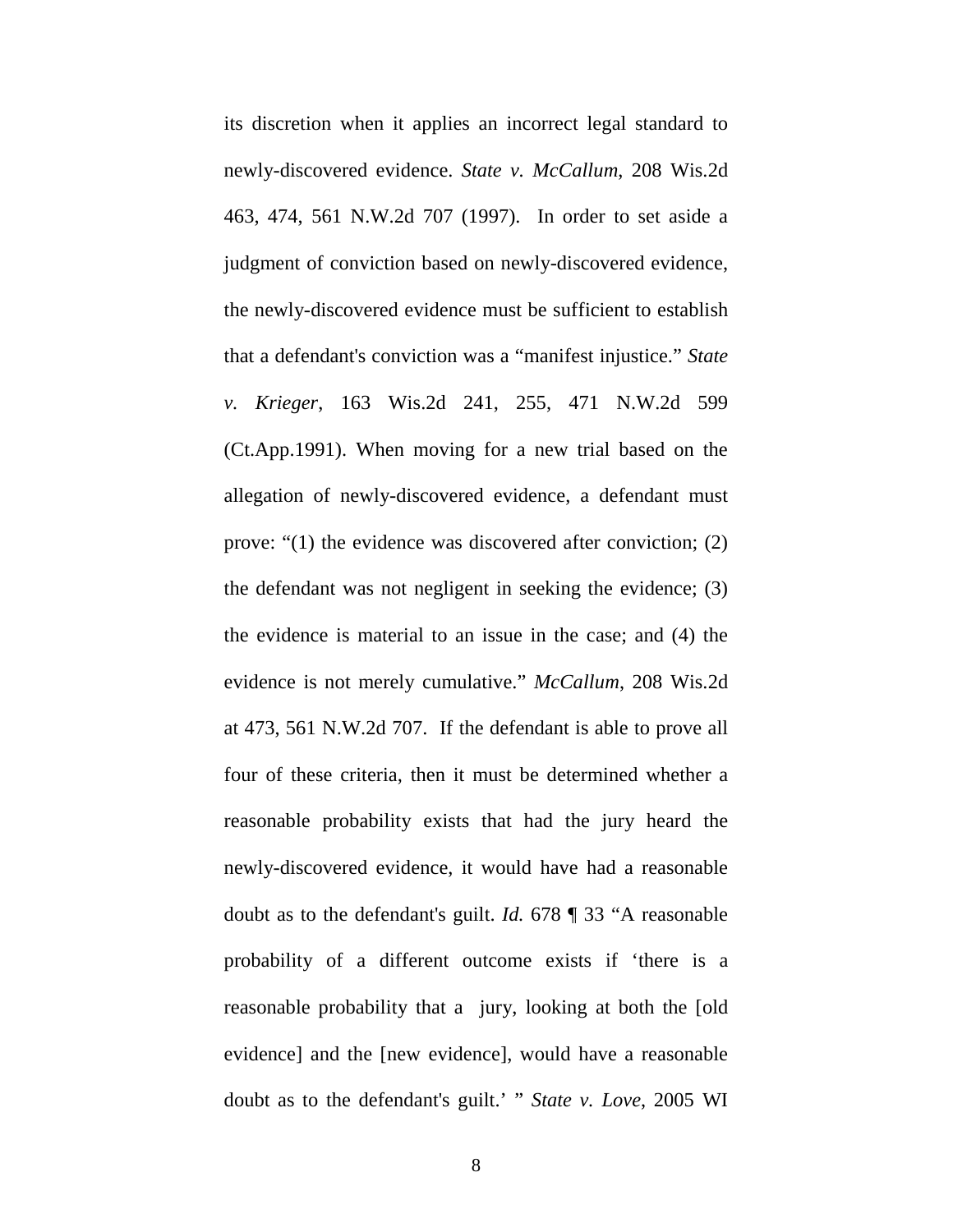116, ¶ 44, 284 Wis.2d 111, 700 N.W.2d 62 (citation omitted). A court reviewing newly-discovered evidence should consider whether a jury would find that the newly-discovered evidence had a sufficient impact on other evidence presented at trial that a jury would have a reasonable doubt as to the defendant's guilt. *McCallum*, 208 Wis.2d at 474, 561 N.W.2d 707. This latter determination is a question of law. See McCallum. Manifest injustice has been shown and a new trial must be ordered when: (1) the four factors of newlydiscovered evidence are established; and (2) a court determines that had a jury heard the newly-discovered evidence, it would have had a reasonable doubt as to the defendant's guilt. See State v. Krieger, 163 Wis.2d 241 at 255, 471 N.W.2d 599.

The issue at hand is not a conviction. It is, rather, a civil default judgment, and Wisconsin rules of civil procedure apply because a refusal action is either a civil action or a special proceeding. See sec. 801.01, Stats. The State, therefore, argues the Defendant's claim is without legal basis. Regardless, should the court consider the defendant's argument alleging newly discovered evidence, it is apparent that the appellant has been negligent in obtaining this

9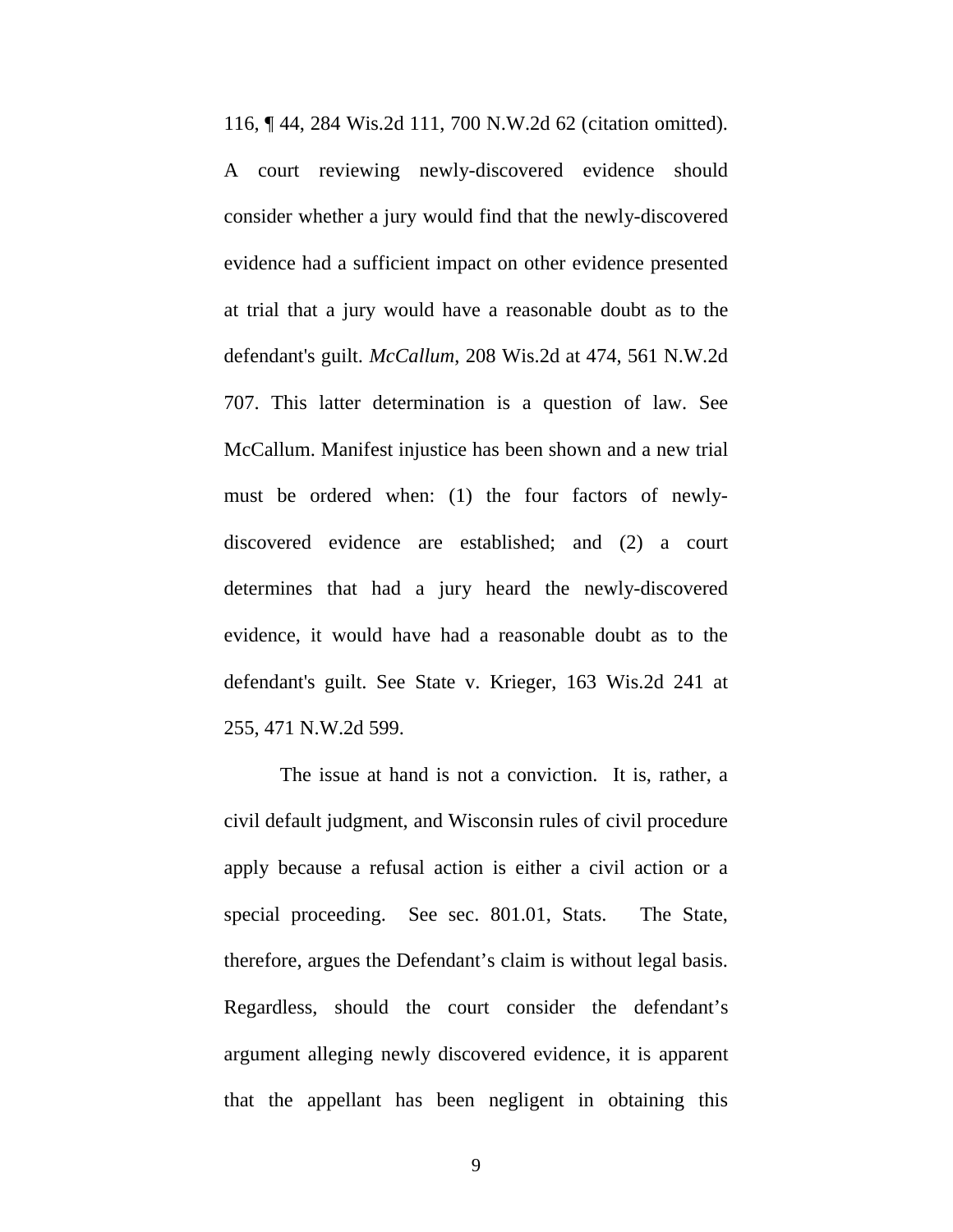evidence. The document evinces a date of 2003, allowing more than 11 years for the appellant to procure the document and make his argument.

# **THE DEFENDANT WAS PROVIDED SUFFICIENT NOTICE OF THE INTENT TO REVOKE HIS OPERATING PRIVILEGE**

Should the court move to the second portion of the appellant's argument, the State contends that officers provided the defendant with adequate notice of intent to revoke the defendant's operating privileges. Further, as the defendant has subsequent convictions for operating while intoxicated following the case at bar, there is no prejudice to the defendant for any issues concerning his 2003 operating privilege revocation.

Wis. Stat. § 343.305(9) states in pertinent part that:

> **(9)** REFUSALS; NOTICE AND COURT HEARING. **(a)** If a person refuses to take a test under sub. (3) (a), the law enforcement officer shall immediately prepare a notice of intent to revoke, by court order under sub. (10), the person's operating privilege… The officer shall issue a copy of the notice of intent to revoke the privilege to the person and submit or mail a copy to the circuit court for the county in which the arrest under sub. (3) (a) was made or to the municipal court in the municipality in which the arrest was made if the arrest was for a violation of a municipal ordinance under sub. (3) (a) and the municipality has a municipal court… The notice of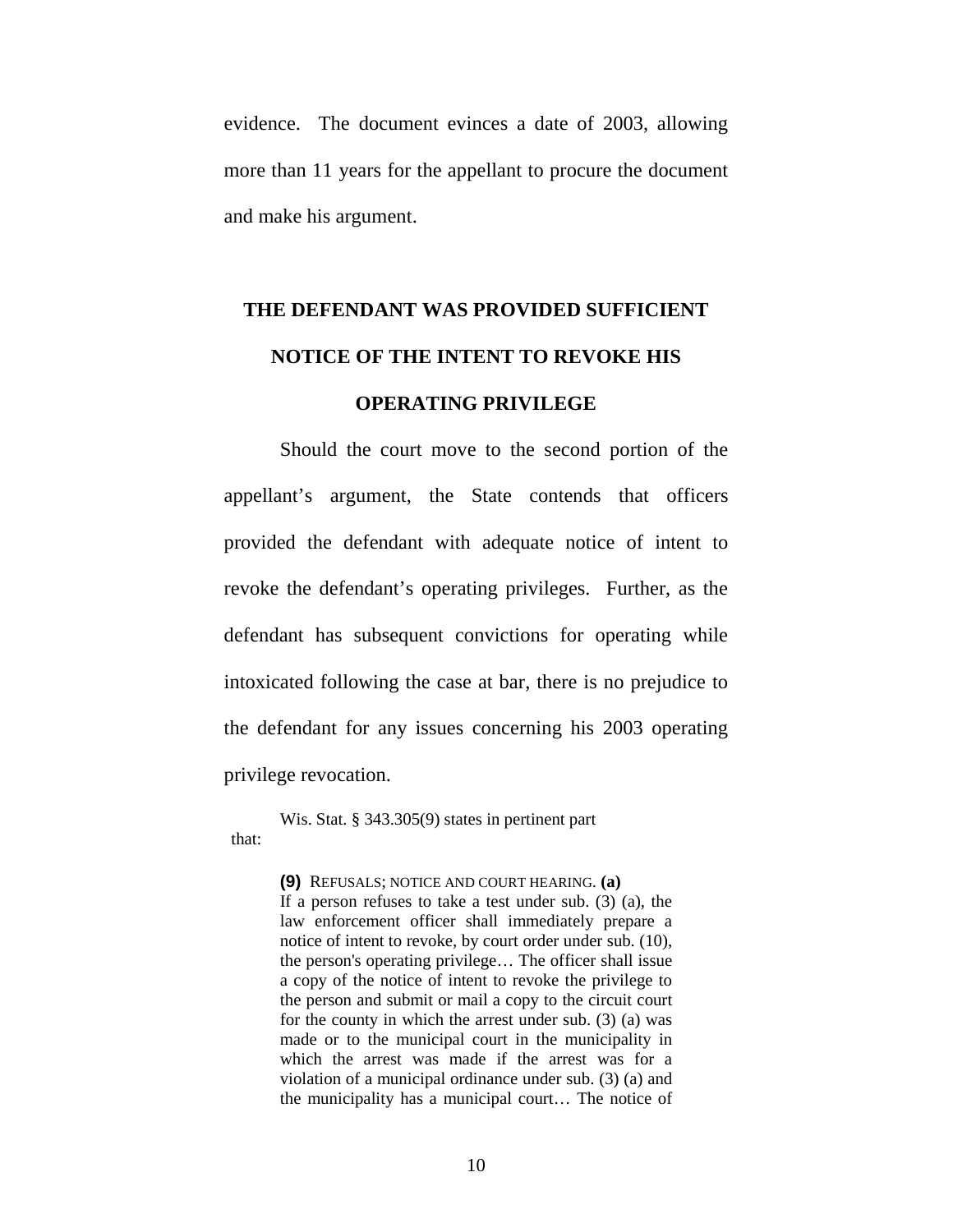intent to revoke the person's operating privilege shall contain substantially all of the following information:

**1.**That prior to a request under sub. (3) (a), the officer had placed the person under arrest for a violation of s.  $346.63$  (1), (2m) or (5) or a local ordinance in conformity therewith or s. 346.63 (2) or (6), 940.09 (1) or 940.25 or had requested the person to take a test under sub. (3) (ar).

**2.**That the officer complied with sub. (4).

**3.** That the person refused a request under sub. (3) (a).

**4.**That the person may request a hearing on the revocation within 10 days by mailing or delivering a written request to the court whose address is specified in the notice. If no request for a hearing is received within the 10-day period, the revocation period commences 30 days after the notice is issued."

The appellant argues that the circuit court was deprived of personal jurisdiction in which to revoke his operating privileges in 2003 because the defendant was not personally served with a notice of intent to revoke. An officer's failure to immediately serve notice of intent to revoke driver's license on an arrestee does not deprive the court of personal jurisdiction. *State v. Moline*, 170 Wis.2d 531, 489 N.W.2d 667 (1992). While the statute contemplates immediate preparation and service following refusal, it is directory, not mandatory. *Id.* Wisconsin rules of civil procedure apply because a refusal action is either a civil action or a special proceeding. *See* sec. 801.01, Stats. *Id.*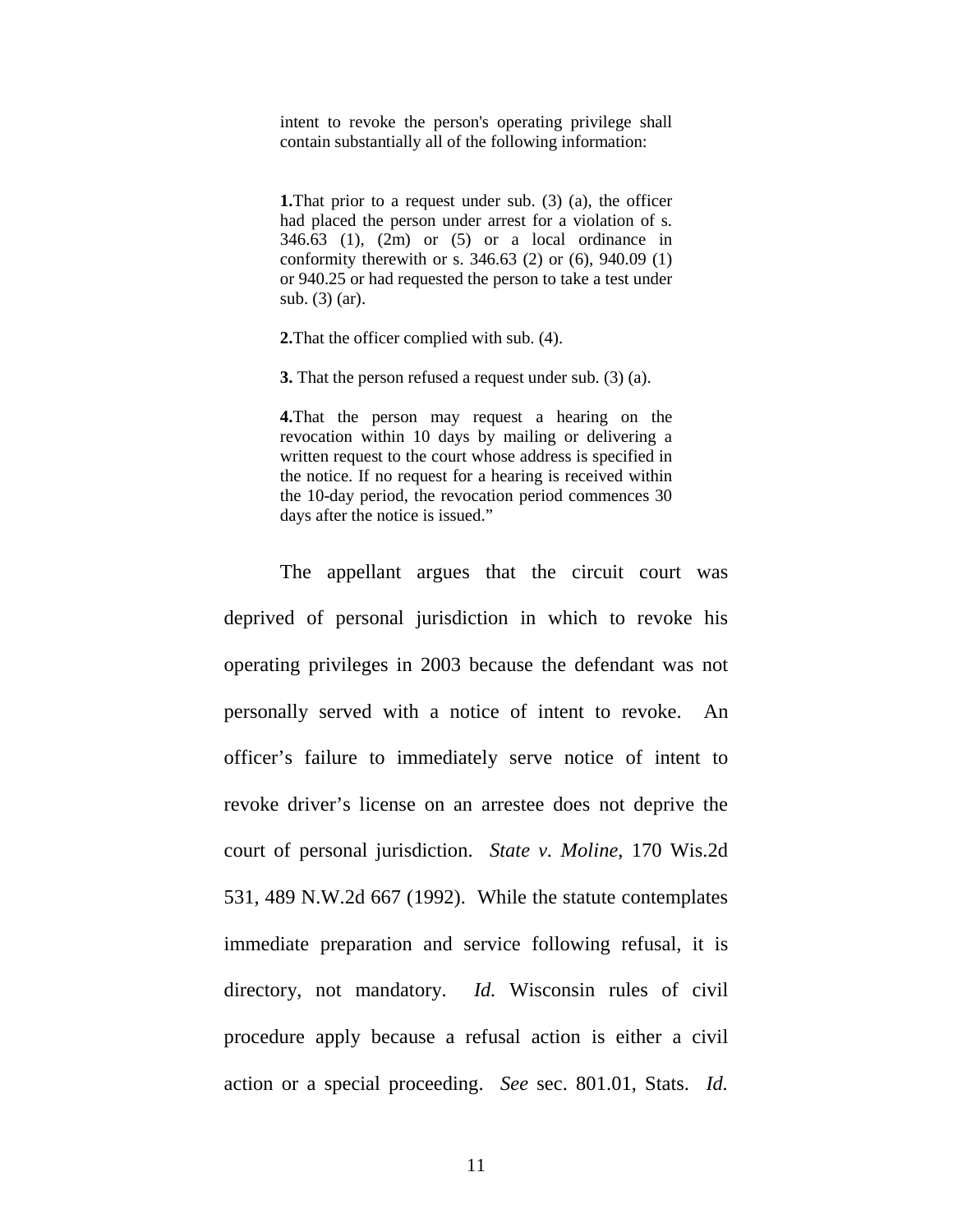These civil procedure rules require that "[t]he service of a summons in a manner prescribed by statute is a condition precedent to a valid exercise of personal jurisdiction." *Danielson v. Brody Seating Co.*, 71 Wis.2d 424, 429, 238 N.W.2d 531, 533 (1976). The essence of the statute is to give notice and the giving of the notice to the person charged satisfies due process. *State v. Polinski*, 96 Wis.2d 43, 291 N.W.2d 465 (1980). This procedural due process requires that the State afford the Defendant notice and an opportunity to be heard at a meaningful time and in a meaningful manner. *State v. Nordness*, 128 Wis.2d 15, 34, 381 N.W.2d 300, 308 (1986).

In this case, court record shows that a notice of intent to revoke was filed with the court and mailed to the defendant. Further, Officer Fischer read the "informing the accused" documentation to the defendant at the time of the stop, forewarning him of the possible actions taken against him. Finally, the second citation issued indicates that a notice of intent to revoke was sent to the defendant to his last known home address. This is the same address provided used for the first citation, the criminal complaint, and the criminal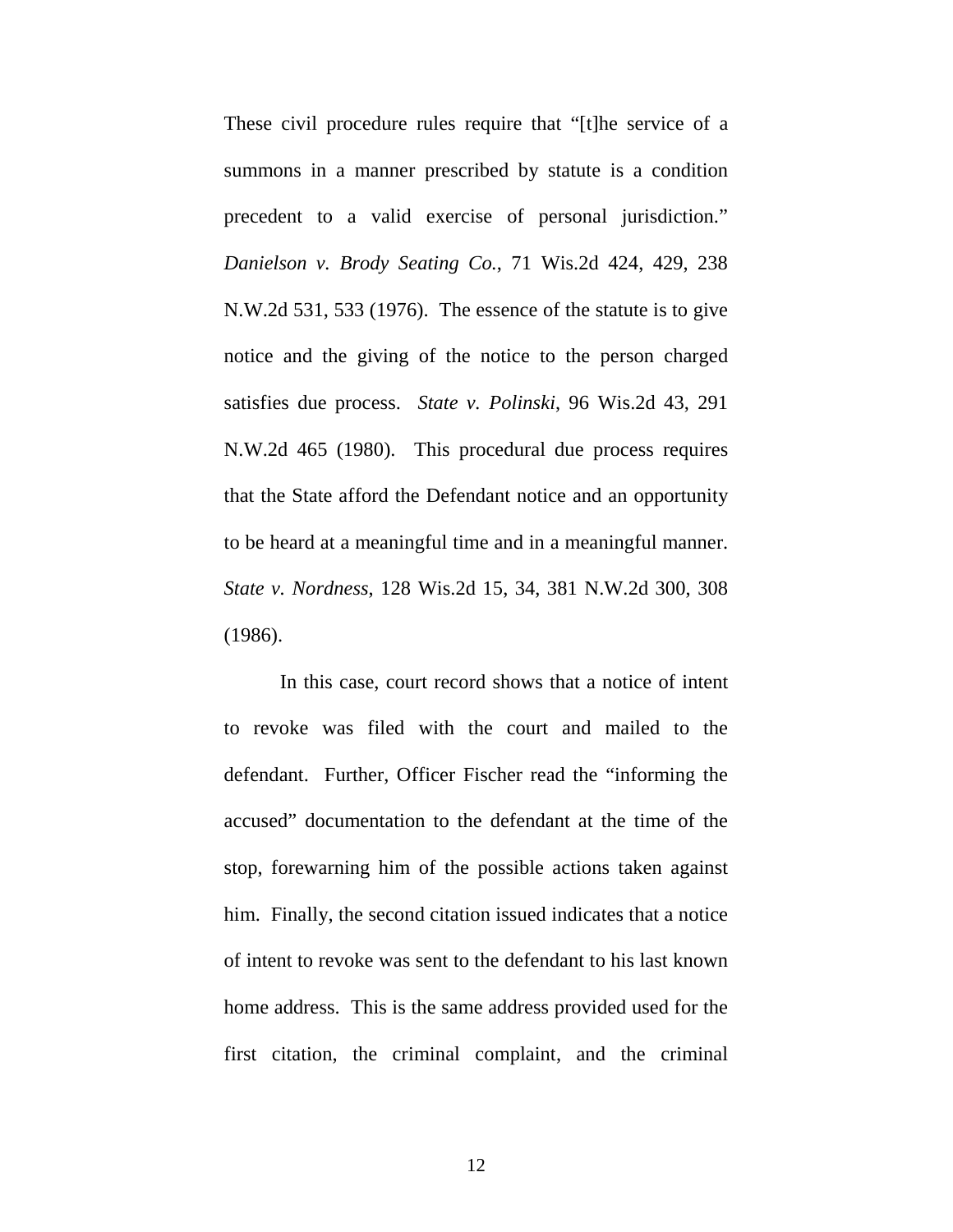information. The Defendant had notice and the court, therefore, retained jurisdiction.

#### **CONCLUSION**

For the foregoing reasons, the State respectfully requests the court affirm the circuit court's default judgment dated January 31, 2003.

Dated at Racine, Wisconsin, this \_\_\_ day of May, 2016.

Respectfully submitted,

Attorney Lillian V. Lewis Assistant District Attorney State Bar No. 1086838 lillian.lewis@da.wi.gov

\_\_\_\_\_\_\_\_\_\_\_\_\_\_\_\_\_\_\_\_\_

W. Richard Chiapete, District Attorney Racine County District Attorney's Office 730 Wisconsin Avenue Racine, Wisconsin 53403-1274 General: (262) 636-3172 Facsimile: (262) 636-3346